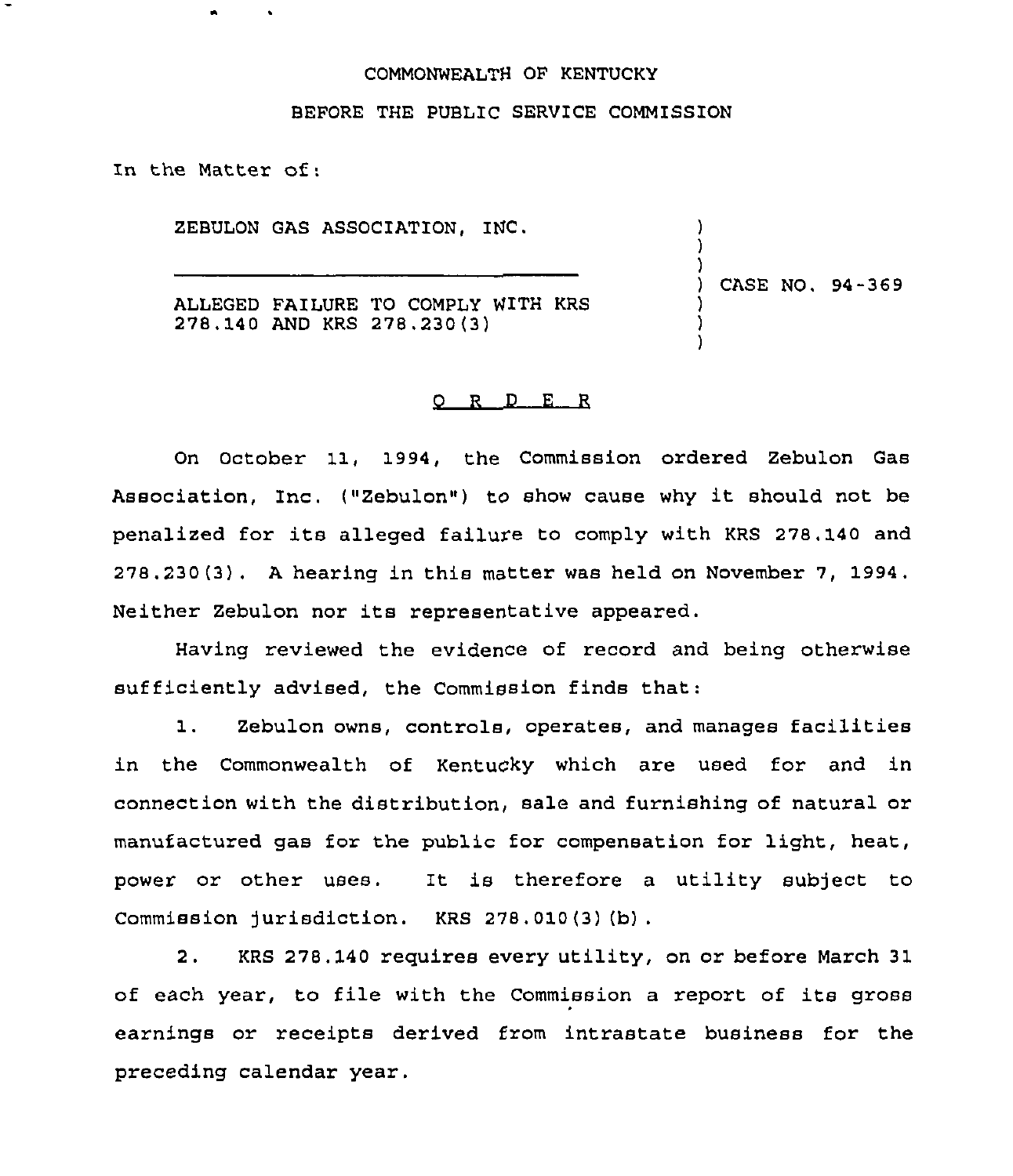3. KRS 278,230(3) directs every utility to file with the Commission any report or other information that the Commission reasonably requires.

 $\bullet$ 

4. Commission Regulation 807 KAR 5:006, Section 3(1), requires every utility to file with the Commission on or before March 31 of each year a financial and statistical report of its utility operations for the preceding calendar year on forms furnished by the Commission.

5. On or about January 2, 1993, the Commission mailed to Zebulon two copies of its standard forms for report of gross earnings derived from intrastate business and for the annual financial and statistical report with a letter of instruction to complete the forms for its 1993 calendar year operations.

6. Zebulon did not file these reports for its 1993 calendar year operations nor did it request an extension of time in which to make such filing.

7. On April 11, 1994, the Commission mailed a letter to Zebulon which advised it that the required reports were past due.

8, Commission Staff subsequently contacted Zebulon officials by telephone and advised that the required reports were past due.

9. As of the date of this Order, Zebulon has not filed a report of gross earnings derived from intrastate business nor an annual financial and statistical report for its 1993 calendar year operations.

10. On October 14, 1994, Zebulon was served with a copy of the Commission's Order of October 11, 1994 by certified mail.

 $-2-$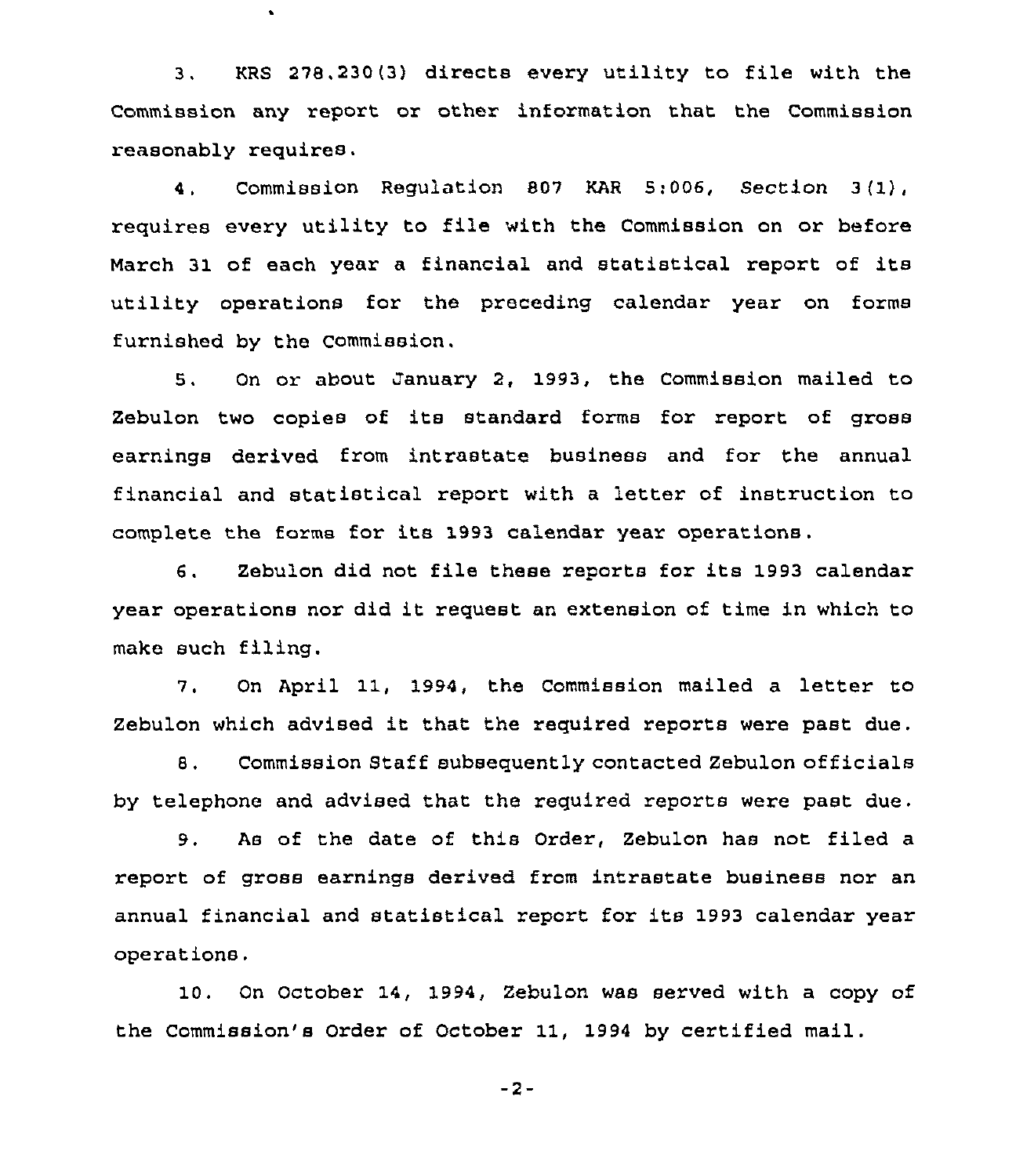11. Where the act which <sup>a</sup> utility is required to do is merely clerical in nature, willfulness or deliberate intent can be<br>inferred from the fact of noncompliance. <u>See Re Dyke Water</u> Comoanv, 55 PUR3d 342 (Cal. P.U.C. 1964).

12. Zebulon has willfully failed to submit reports required by KRS 278. 140.

13. Zebulon has willfully failed to submit reports required by Commission Regulation 807 KAR 5:006, Section <sup>3</sup> (1) .

14. Zebulon has willfully failed to comply with KRS 278.230(3) .

15, Zebulon should be assessed <sup>a</sup> penalty of 8250 for its willful failure to comply with KRS 278.140 and KRS 2278.230(3) .

IT IS THEREFORE ORDERED that:

 $\mathbf{u}$  .

 $\bullet$ 

1. Zebulon is assessed a penalty of \$250 for its willful violation of KRS 278.140 and 278.230(3).

2, Zebulon shall pay the assessed penalty within 20 days of the date of this Oxdex. Payment shall be made by cextified check or money order made payable to "Treasurex, Commonwealth of Kentucky" and shall be mailed or delivered to the Office of General Counsel, Public Service Commission of Kentucky, 730 Schenkel Lane, P. O. Box 615, Frankfort, Kentucky 40602.

3. Within <sup>20</sup> days of the date of this Order, Zebulon shall file with the Commission a completed report of its gross earnings

 $-3-$